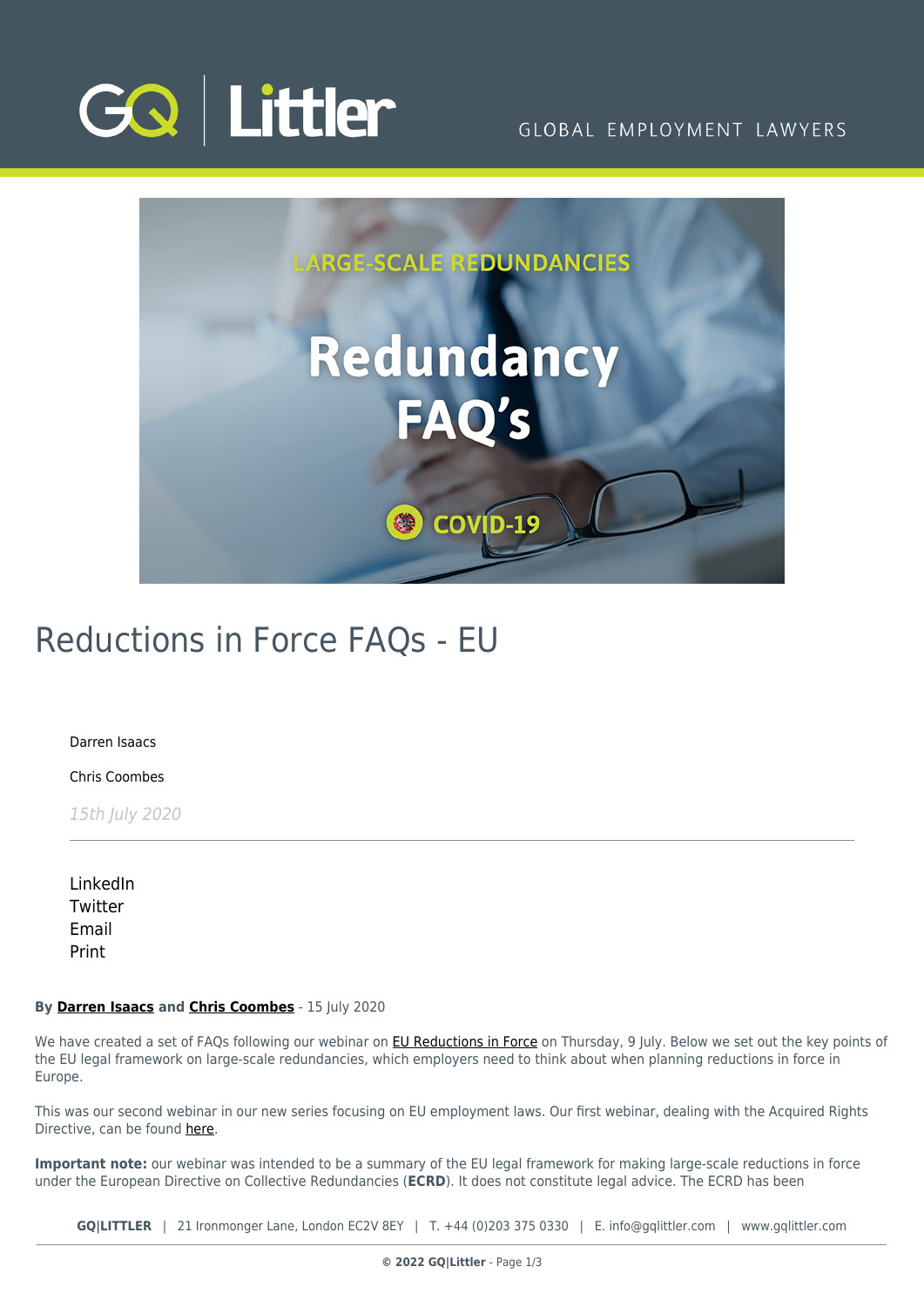

implemented into the local law of each EU member state and each local law differs. In some cases, the local law may be more beneficial to employees than the ECRD requires. You should check with local counsel if you need legal advice.

# **Q1. What is the interaction between EU law and local law?**

EU law sets out minimum standards and each EU member state will have its own laws dealing with collective dismissals. It is key therefore to also consider local laws when contemplating collective redundancies. These FAQs focus on EU law only.

# **Q2. What is a collective redundancy?**

Under the ECRD, a collective redundancy situation arises where an employer is contemplating making a number of employees (which needs to be above a certain threshold) redundant at the same "establishment", within a set period of time.

# **Q3. When will an employer be 'contemplating' collective redundancies?**

When they are proposing to make a reduction in force but before a decision is made. Collective redundancies may be "contemplated" even if there is a chance that the decision will go the other way and no redundancies are made – there only needs to be a proposal.

#### **Q4. How many employees need to be made redundant for it to be 'collective'?**

The ECRD allows EU member states to choose from one of two different headcount thresholds in order to determine whether a collective redundancy is triggered. These thresholds are just minimum standards – some countries are more favourable to employees (such as Ireland and France) by having lower headcount thresholds. It is vital therefore to check the relevant test under local law of each relevant EU member state to see whether a collective redundancy has been triggered.

# **Trigger 1**

Where an employer proposes making over a period of 30 days the following number of redundancies, staggered based on the size of the employer:

- If the employer has 21-99 employees: at least 10 redundancies.
- If the employer has 100-299 employees: at least 10% of its workforce being made redundant.
- If the employer has 300+ employees: at least 30 redundancies.

# **Trigger 2**

Where an employer (of any size) proposes making at least 20 redundancies over a period of 90 days.

# **Q5. What is an "establishment"?**

Typically, this will be one distinct workplace. Often it is a distinct site, but in some cases (such as where two buildings are in close proximity) different sites may be amalgamated to form one "establishment".

# **Q6. Can we avoid a redundancy being collective by spreading out redundancies?**

Redundancies are normally aggregated within the relevant period so it is generally not in practice possible to easily avoid EU law. For example, in a country where the headcount threshold uses is based on Trigger 2, if the employer proposes making 15 employees redundant on Monday and 15 redundant on Friday they will be caught by EU law as they are proposing to make more than 20 redundancies in a 90 day period.

In some cases, local country implementations may allow the employer to discount redundancy rounds for which consultation has

**GQ|LITTLER** | 21 Ironmonger Lane, London EC2V 8EY | T. [+44 \(0\)203 375 0330](https://www.bg-pdf.co.uk/_GQ/tel:+442033750330) | E. [info@gqlittler.com](mailto:info@gqlittler.com) | [www.gqlittler.com](https://www.gqlittler.com)